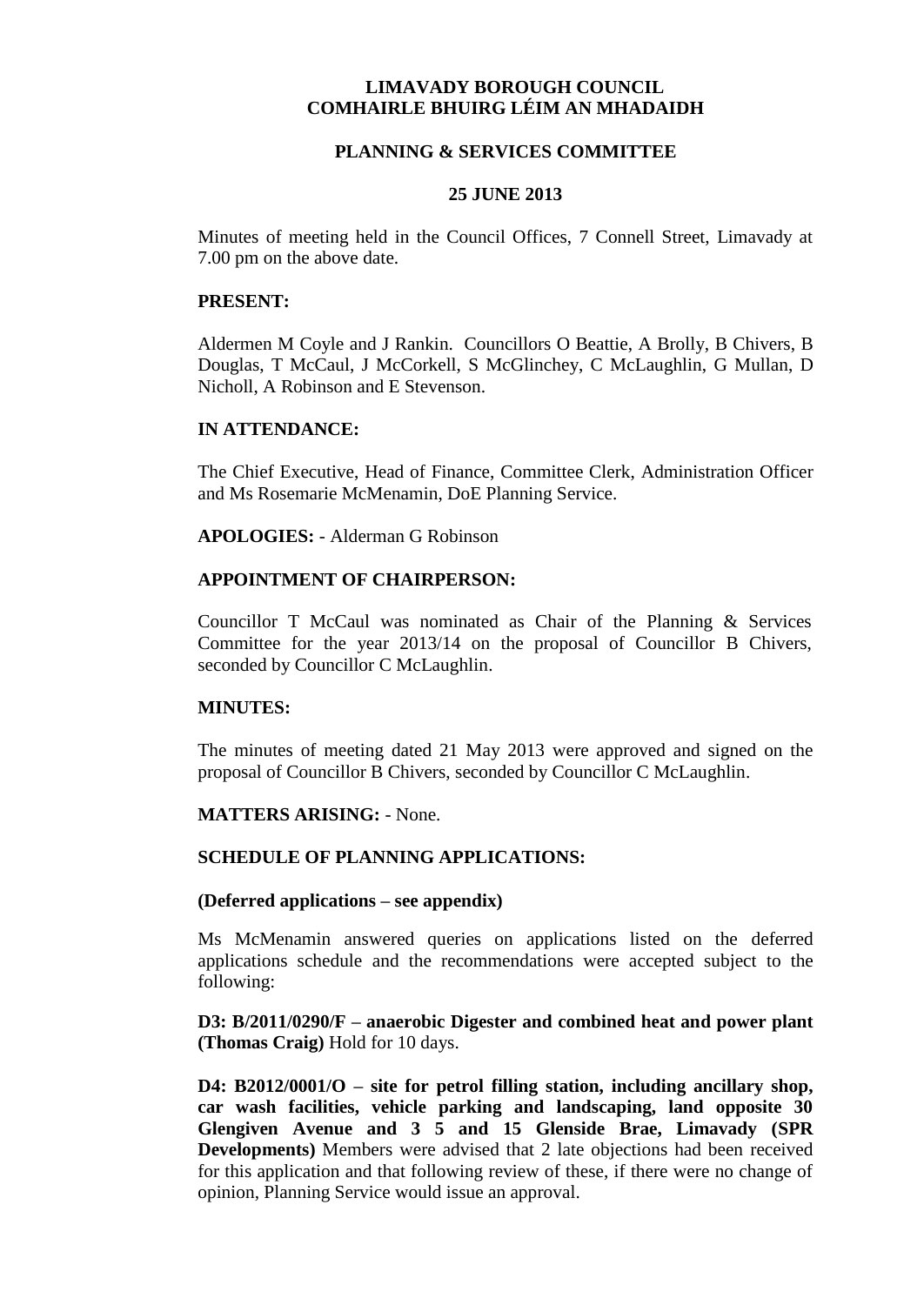The policy on submitting objections was queried. It was highlighted that taking consideration of the late objections was unusual and outside of the normal planning guidelines.

**D5: B2012/0246/F – proposed wind farm dwelling and garage adjacent to 914 Glenshane Road, Dungiven (Mr J O'Kane)** It was agreed that issue of recommended refusal would be delayed until new proposals for access was investigated.

**D10: B/2013/0044/O – provide gap infill site for dwelling in site adjacent to 159 Pollysbrae Road, Dungiven, (Mr K Logan)** Application withdrawn.

# **(New applications – see appendix)**

Ms McMenamin answered queries on applications listed on the new applications schedule and the recommendations were accepted subject to the following:

**B/2011/0201/F – proposed single 250kw turbine 61m high to blade tip, associated upgrade of existing access laneway, new substation, crane pad and other ancillary works at lands adjacent to Dunbeg Quarry, Broad Road, Limavady, (Conolly McCausland)** Deferred for office meeting.

**B/2012/0292/F – erection of single wind turbine with hub height of 46m to supply electricity to commercial premises and dwellings at 132 and 140 Muldonagh Road, Claudy (S McFeely)** Ms McMenamin advised that following consultation with the City of Derry Airport, if there were no further outstanding issues that this application would be approved.

**B/2012/0336/F – installation of a 250kw wind turbine with tower height of 30m, and a blade span of 30m accessed via existing laneway on lands 150m west of 16 Seacoast Road, Limavady (DA Forgie)** Deferred for office meeting.

**B/2013/0024/O – site for detached dwelling 80m SW 74 Duncrun Road and 90m NE 69 Duncrun Road, Limavady (O'Hagan)** Deferred for office meeting.

**B/2013/0025/O – site for detached dwelling 60m SW 74 Duncrun Road and 110m NE 69 Duncrun Road, Limavady (O'Hagan)** Deferred for office meeting.

**B/2013/0067/O – site for dwelling and detached garage lands directly south of 211 Seacoast Road, Limavady (D Quigley)** Deferred for office meeting.

# *Planning Issues outside of Schedule:*

**Consultation – Planning Applications for Windfarms:** The Chief Executive circulated to members details of two planning applications for windfarms in which the views of Council were sought.

**1. B/2012/0268/F –** proposals for a windfarm comprising ten turbines, including a hardstanding pad at each turbine for crane erection, upgraded site entrance, mast, temporary construction compound, road widening and improvements works at Craiggore in the townlands of Moneyguiggy and Graiggore Forest.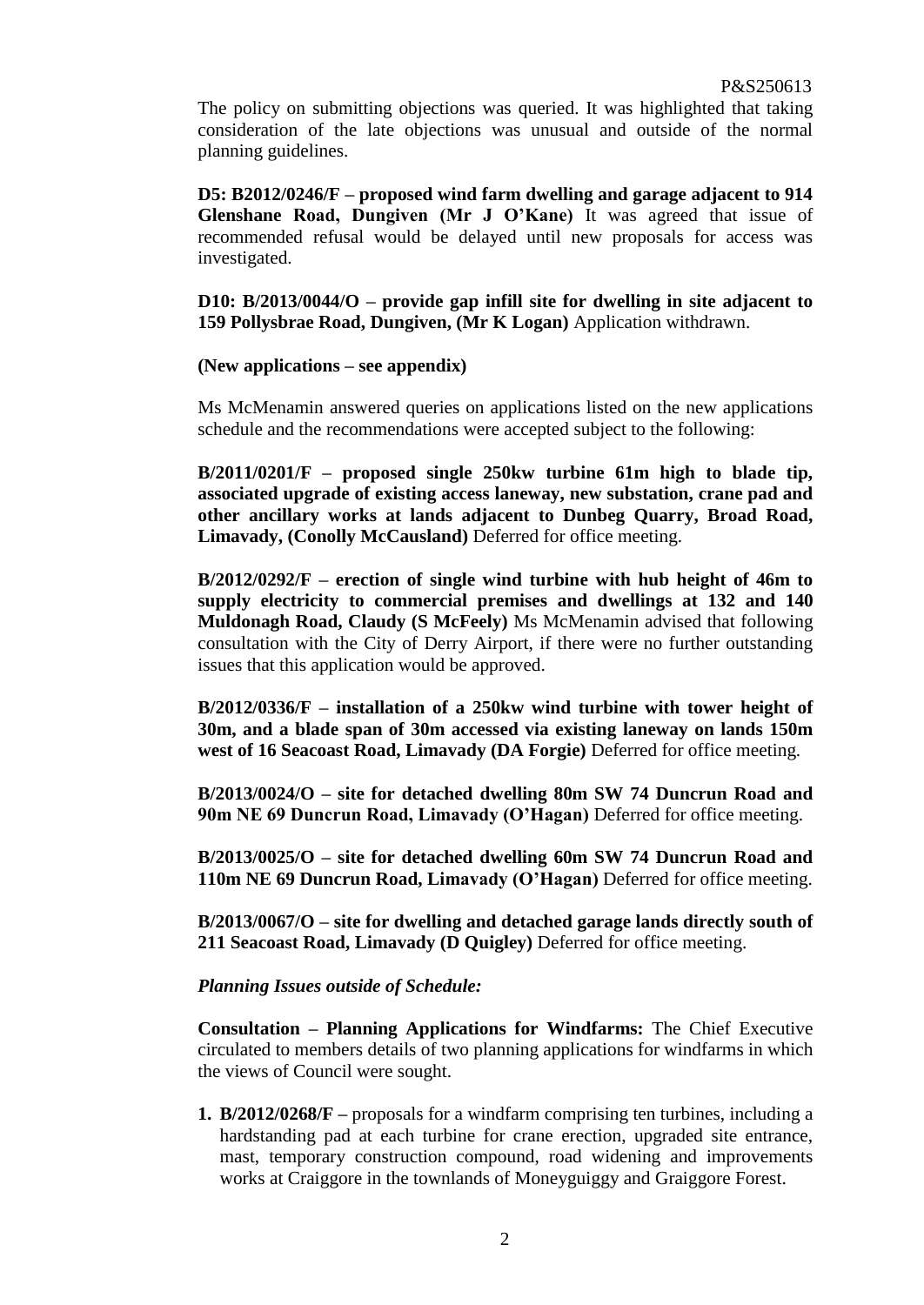**2. B/2013/0120/F** – proposals for a windfarm comprising 14 wind turbines, electrical substation and control building, construction of internal access tracks, spoil deposition areas temporary construction compound, passing bays on land 600 metres south of 175 Gelvin Road and east of the American Road in the townland of Evishagaran and Cruckanim.

There was no objection put forward by members to the applications, however it was suggested that the companies erecting the windfarms consider meeting with local residents. It was also stressed that residents were extremely worried about visual amenities being lost because of the number of windfarms.

# **UNAUDITED ACCOUNTS FOR THE YEAR END 31 MARCH 2013:**

The Head of Finance presented unaudited accounts for year ending 31 March 2013 which had been approved by the Audit Committee at a meeting held 14 June 2013. He drew member's attention to the financial report on page 3 of the explanatory forward which detailed that for the year 31 March 2013 Council had increased its General Fund reserve by £69,222 to £816,739. He said that when the 2012/13 rates were struck, there was a positive balance applied of £211,753, of this amount £108,553 related to the rates claw back reserve charge for the year. Therefore in effect, the balance applied was £103,200, which meant that a surplus of £103,200 had been forecast for 2012/13. This resulted in an adverse variance of £34k.

The Head of Finance outlined the main variances against budget as follows:

- *\** Water Charges £166,632 adverse. This was due to clerical error by Water Service.
- *\** Derv £51,499 favourable as a result of Council introducing a Vehicle Tracking System.
- *\** Statutory Provision for the Financing of Capital Investment/Interest Charges £38,773 adverse due to increased capital expenditure in February/March 2012, the Statutory Provision being higher than expected.
- *\** Interest Receivable £41k favourable.

The Head of Finance gave an overview of capital expenditure, pension liability, investment plans, sources of finance, provisions/landfill reserve accounting, property revaluation and significant changes in accounting treatment. He answered queries on cost & grant for the sculpture trail and fixture & fittings for Roe Valley Arts & Culture Centre. It was confirmed that proposals for upgrade of changing facilities at Burnfoot was still included in Councils capital plan.

The unaudited accounts were approved on the proposal of Alderman Coyle, seconded by Councillor Mullan.

# **ROADS:**

It was agreed that contact be made with Minister Kennedy's Office regarding items for inclusion on agenda when the Minister meet with Council. These included Gortcorbies Climbing Lane, Seacoast Road closure in September 2013, Dungiven Bypass and potential Railway halt at Ballykelly. The Chief Executive advised that dates for the meeting with the Minister would be brought to the August 2013 Monthly meeting.